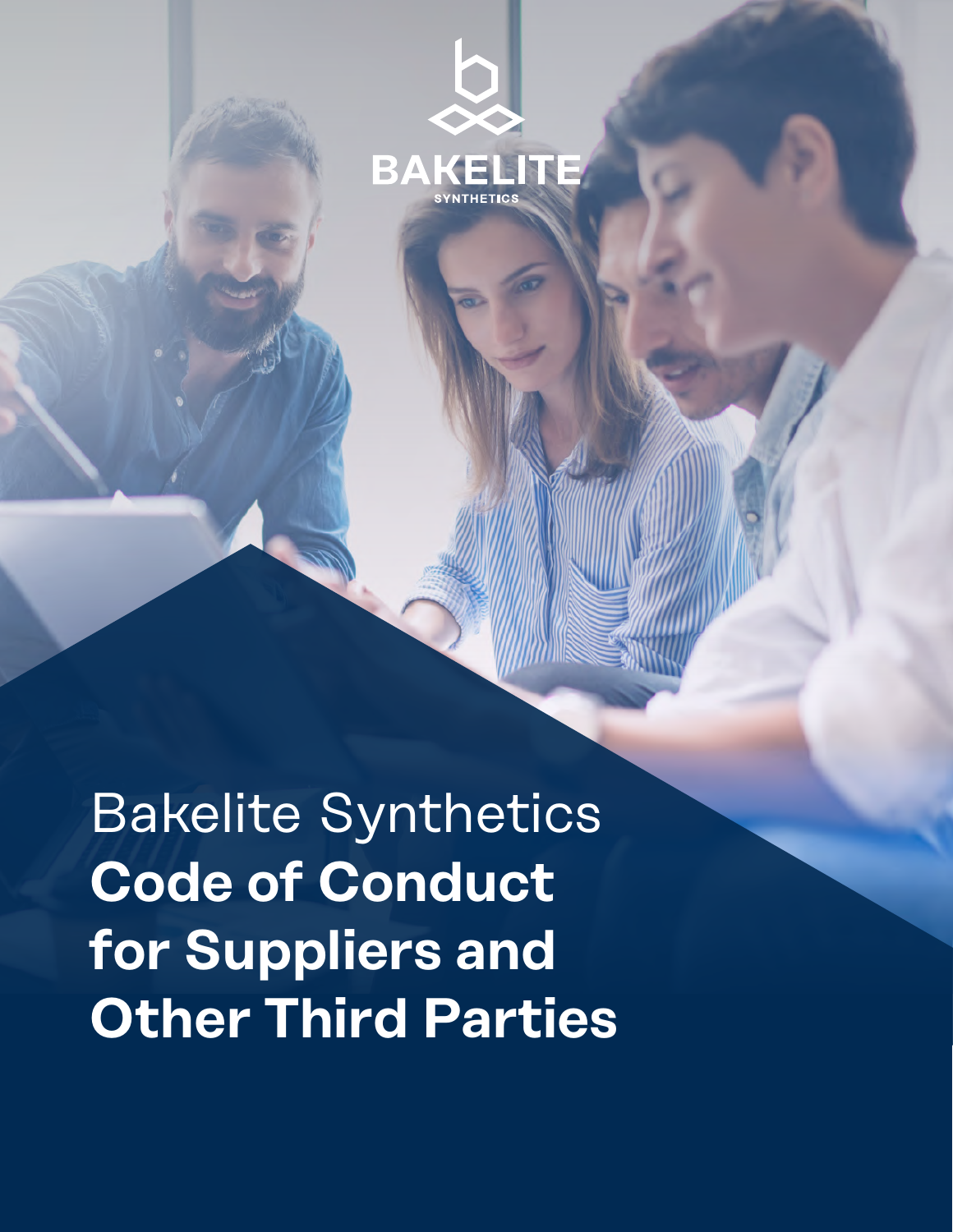diaries anywhere in the world ("Bakelite Syn-all aspects of their dealings with, for or on bethetics") values its reputation for integrity. We half of Bakelite Synthetics. To that end, Bakestrive at all levels of the company to adhere to the highest ethical standards in the conduct of our business and to comply with all appliorganizations that operate ethically and with violations of the Code using the contact inforintegrity build value over time and have the best chance for long-term success.

This Code of Conduct (the "Code") applies to all Suppliers and other Third Parties that do business with Bakelite Synthetics. A "Supplier" is any business, company, organization, entity or person that: (i) sells or seeks to sell any kind of goods or services to Bakelite Synthetics, or (ii) performs or seeks to perform services for or on behalf of Bakelite Synthetics. A Supplier may be considered a Third Party for purposes of this Code, and will be referred to as such from this point forward. Other Third Parties include but are not limited to those who act as agents, (sales) representatives, distributors or resellers for Bakelite Synthetics.

Bakelite UK Holding Ltd and any of its subsi-All Third Parties will comply with this Code in cable laws and regulations. We are judged not foster a culture that values ethics and integrity only by the business results we achieve but in business dealings. Bakelite Synthetics also also by how we achieve them. We believe that expects Third Parties to report any suspected lite Synthetics expects Third Parties to implement effective systems and controls that will promote compliance with applicable laws and mation provided. Bakelite Synthetics reserves the right to assess and monitor a Third Party's compliance with this Code and to take appropriate actions in the event of noncompliance.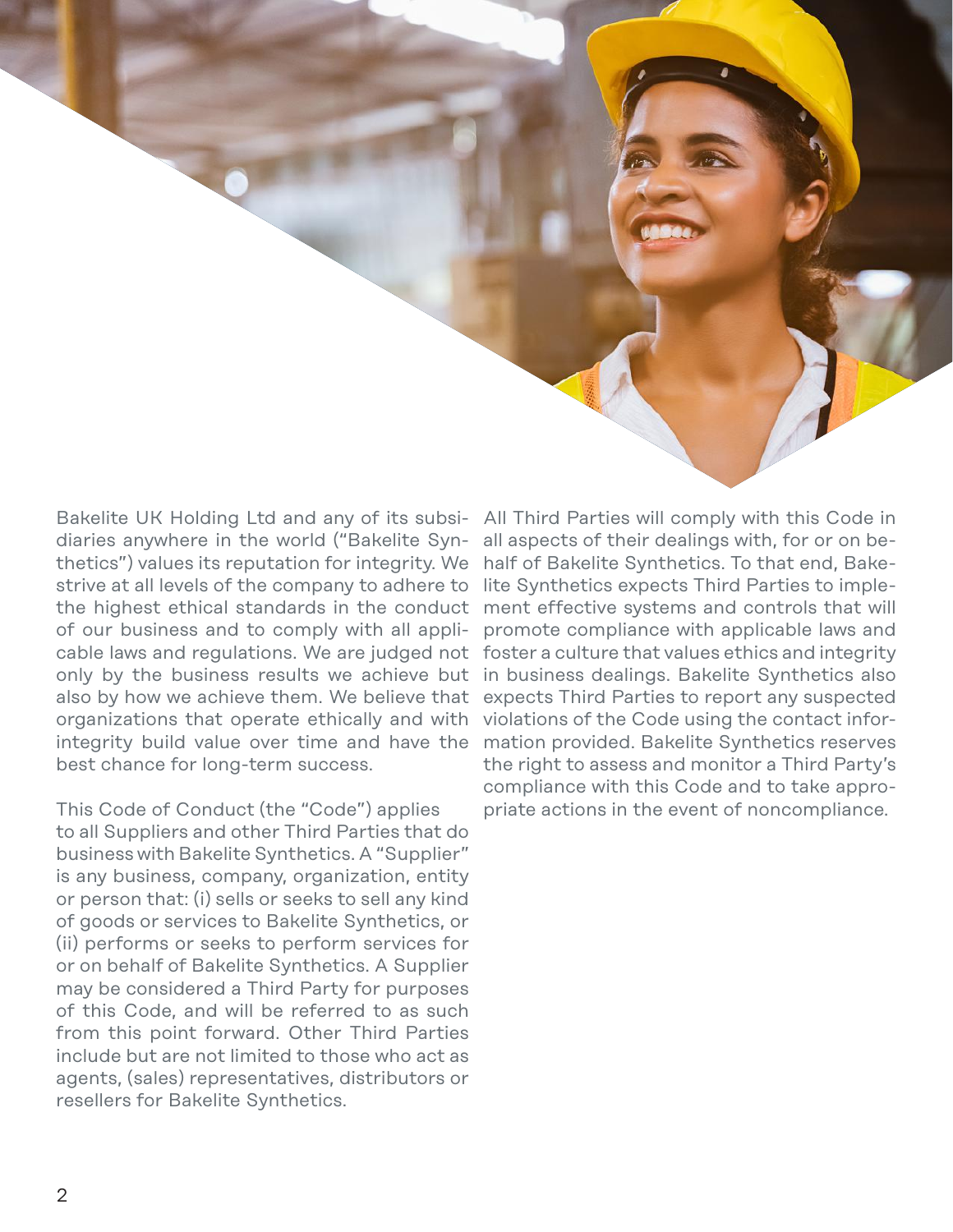### **Ethics and Compliance with Laws**

Bakelite Synthetics expects its Third Parties to conduct business in accordance with the highest ethical standards and expects all employees of Third Parties to be sensitive to ethical considerations and the consequences of their actions.

#### Business Integrity

Any and all forms of corruption, extortion and embezzlement are strictly prohibited. Third Parties shall not take unfair advantage of Bakelite Synthetics through abuse of privileged or proprietary information, misrepresentation of material facts or any other unfair or dishonest practices.

#### Fair Competition

Third Parties shall not engage in any misappropriation of confidential information, price fixing, bid rigging or collusive conduct in connection with any transaction involving Bakelite Synthetics. Third Parties are expected to understand and comply with all applicable laws regarding fair competition and antitrust.

#### Gifts/Entertainment

Third Parties shall not offer any Bakelite Synthetics employee or an employee's family members gifts, kickbacks, bribes, payments, fees, services, discounts or other privileges in order to obtain favorable treatment from Bakelite Synthetics. Businessrelated meals and entertainment that are reasonable under thecircumstances and token gifts or favors of nominal value which do not create a real or apparent sense of obligation are permitted, but only if consistent with local law and no government officials are involved.

#### Conflicts of Interest

Third Parties shall not enter into a financial or any other relationship with a Bakelite employee that creates any actual, potential or apparent conflict of interest with Bakelite. Bakelite Synthetics employees may not serve as officers, directors, employees, agents or consultants of Third Parties, except with the consent of appropriate Bakelite Synthetics leadership. All conflicts discovered by Third Parties must be disclosed and corrected.

#### No Bribery

Third Parties shall not offer or provide anything of value, including money, bribes, entertainment or kickbacks, to any government official in connectionwith any transaction involving Bakelite Synthetics. Third Parties are expected to have adequate procedures in place to prevent their employees from engaging in bribery, including training employees on the requirements of the U.S. Foreign Corrupt Practices Act and the UK Bribery Act.

#### Prevention of Internal Corruption

Bakelite Synthetics employees are prohibited from demanding from Third Parties anything of value, such as gifts, payments or other benefits. Third Parties are expected to report violations of this policy to Bakelite Synthetics.

#### Accurate Records

Third Parties shall maintain accurate and adequate records pertaining to any transactions involving Bakelite Synthetics, and to provide Bakelite Synthetics access to such records upon request.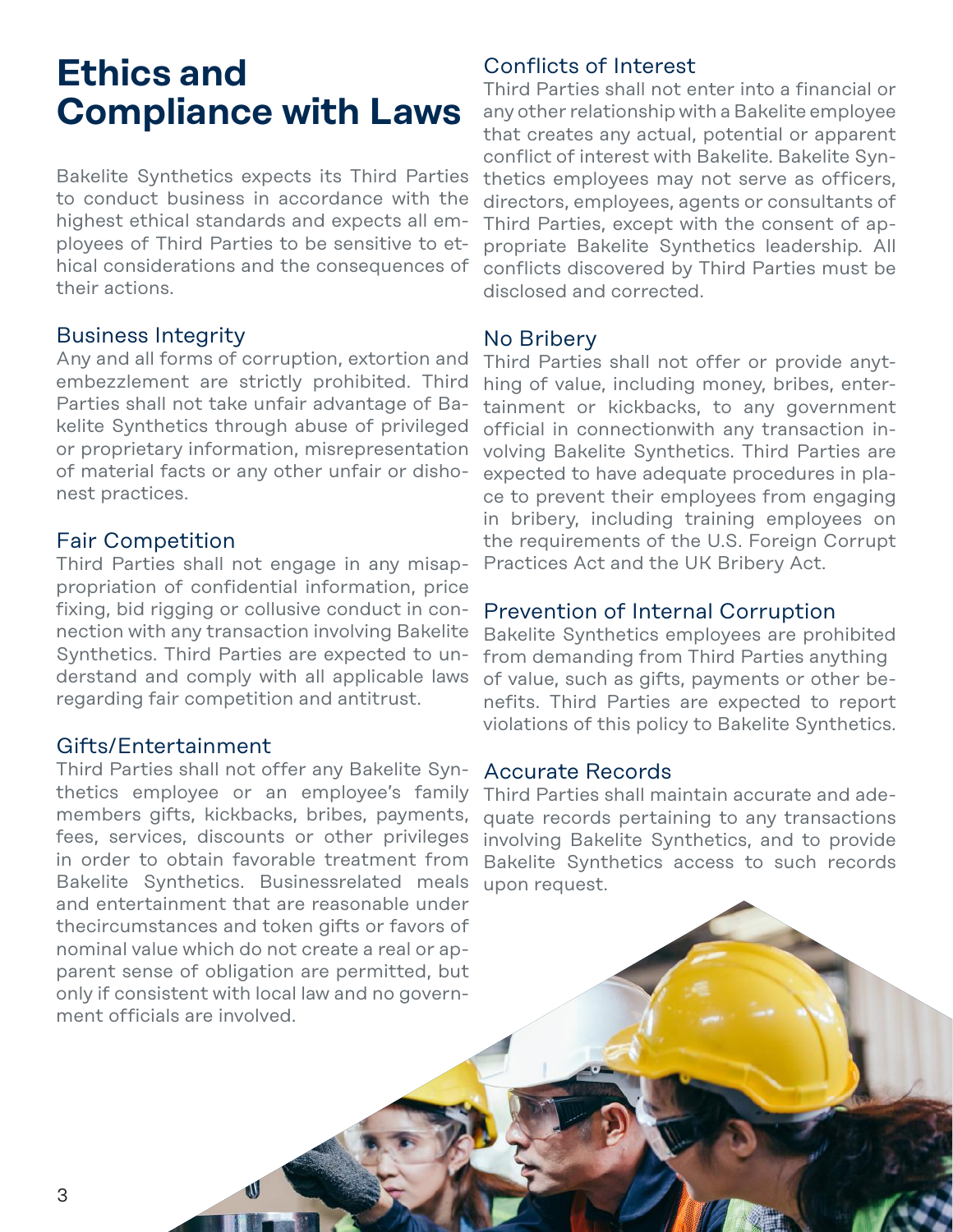# **Human Rights and Labor**

Bakelite Synthetics values the diversity of employees and expects its Third Parties to act similarly by maintaining policies that encourage workplace respect and that seek to hire and retain the best employees at all levels of the company without regard to race, color, religion, sex, sexual orientation, national origin, age, disability or veteranstatus.

#### Labor

Third Parties are not to engage in forced, bonded or indentured labor or involuntary prison labor. All work will be voluntary. There is to be no inhumane treatment, discrimination or ha-

# **Environment, Health and Safety**

rassment, including any sexual harassment, sexual abuse, mental or physical coercion or verbal abuse of workers, nor is there to be the threat of any such treatment. Child labor is prohibited. All persons performing work for Third Parties must meet minimum age limits established by applicable laws and regulations. Work times are not to exceed the maximum set by applicable laws and regulations.

#### Conflict Minerals

Third parties shall comply with applicable conflict minerals laws, and shall have policies and programs to reasonably ensure that their activities and/or the activities of their suppliers do not benefit perpetrators of human rights abuses in the Democratic Republic of the Congo or in adjoining countries.

Bakelite Synthetics expects that Third Parties will comply with all applicable environmental laws and regulations. Bakelite Synthetics also expects that Third Parties will provide a workplace environment that is safe, secure and compliant with all applicable health and safety standards.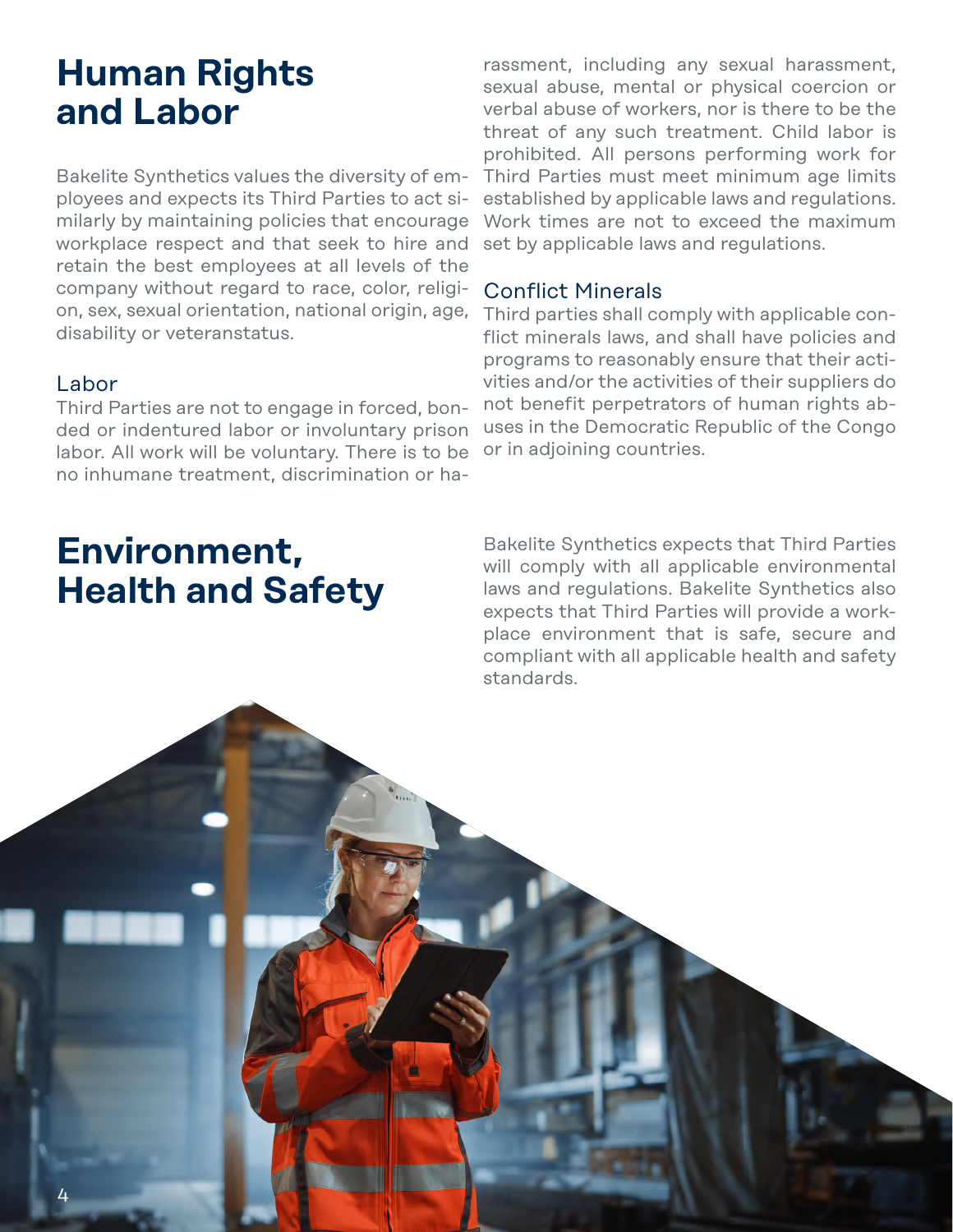### **Intellectual Property and Information Protection**

Third Parties shall not misappropriate or misuse the intellectual property and confidential information of Bakelite Synthetics. Third Parties may use such property and information only upon obtaining authorization from Bakelite Synthetics and only for the limited purpose authorized. Third Parties in possession of Bakelite's Synthetics intellectual property or confidential information must take appropriate actions to safeguard against the unauthorized disclosure or misuse of such property and information.

# **Trade Controls and Customs Compliance**

Third Parties shall comply withall applicable trade control lawsand regulations in the import, export, or transfer of Bakelite Synthetics products.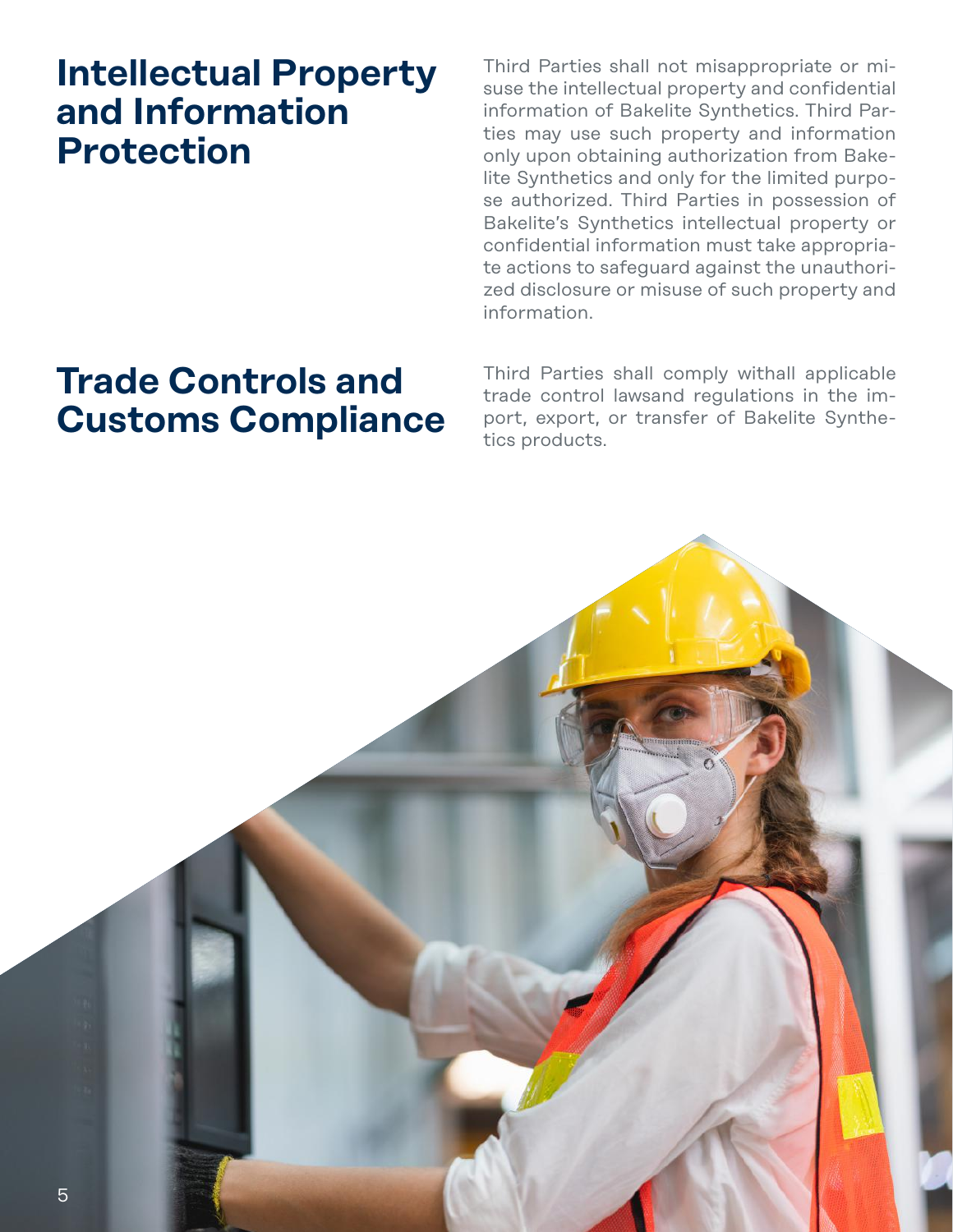## **Ways To Report Concerns**

Subject to applicable local laws and regulations, Third Parties are expected to promptly notify Bakelite Synthetics of any compliance or integrity matters involving or affecting Bakelite Synthetics. The duty to report applies regardless of whether the concern involves the Third Party. In addition to reporting concerns, a Third Party is expected to cooperate with and assist Bakelite Synthetics as it investigates the matter.

A concern may be reported by using the Bakelite Synthetics Hotline.

The Bakelite Sythetics Hotline is a multilingual resource that may be used in all countries where Bakelite Synthetics operates. It is available to receive reports 24 hours a day, 7 days a week and 365 days a year. The Bakelite Synthetics Hotline is operated by a neutral, third-party provider that does not utilize caller ID. Anonymous reporting is permitted.

For U.S.: 1 844-771-1625 or report online at bakelite.ethicspoint.com. For all other locations: go to bakelite.ethicspoint.com and select Report a Concern. Select the Country you are reporting from. You will have the option of reporting online or by phone.

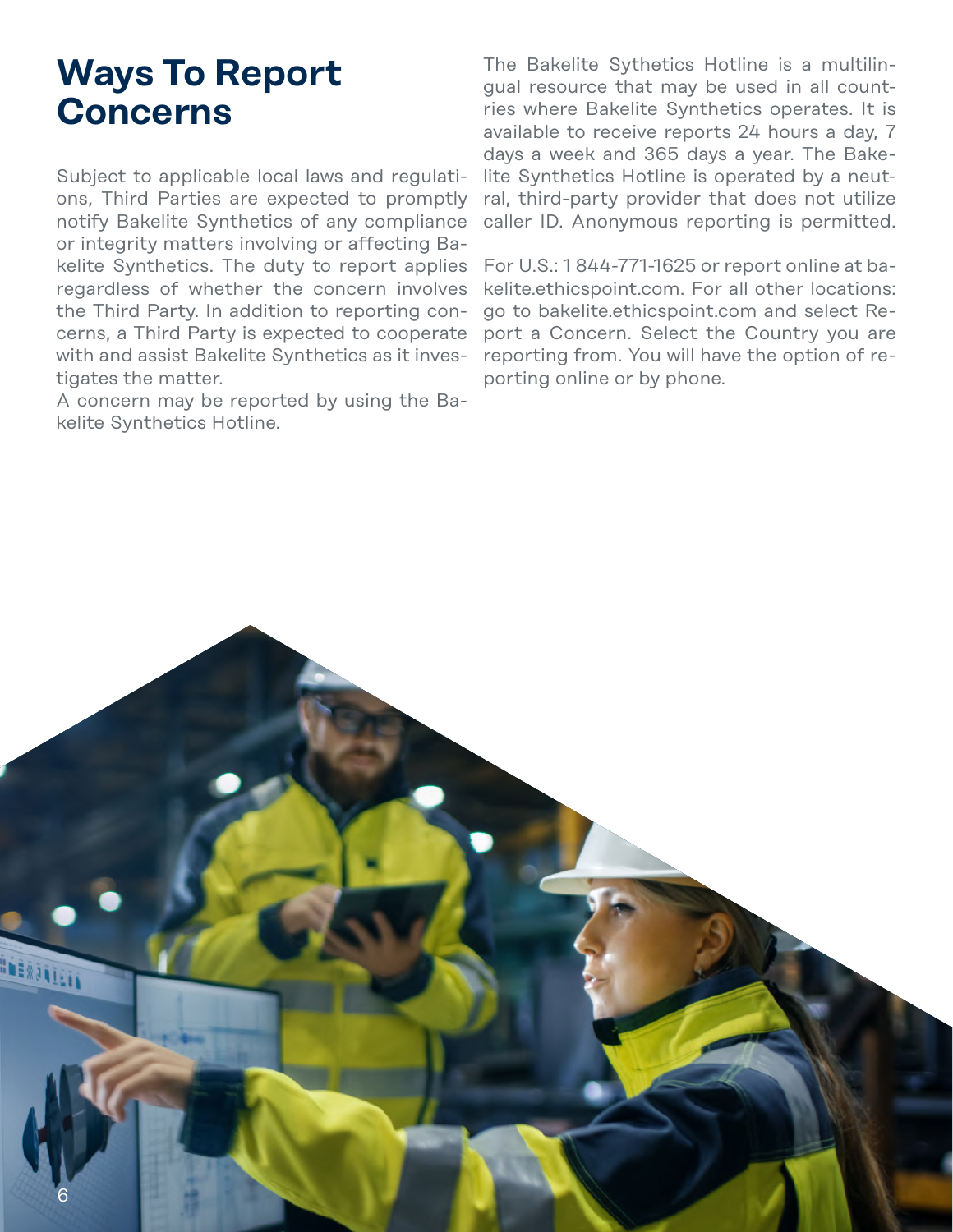## **Bakelite Synthetics: Helping you make it in today's world.**

Our global team produces the best products and provides the technical expertise to customize them to your exact needs. The result? Specific solutions, not generic products, leading to thousands of breakthroughs that improve bottom lines and enhancelives.